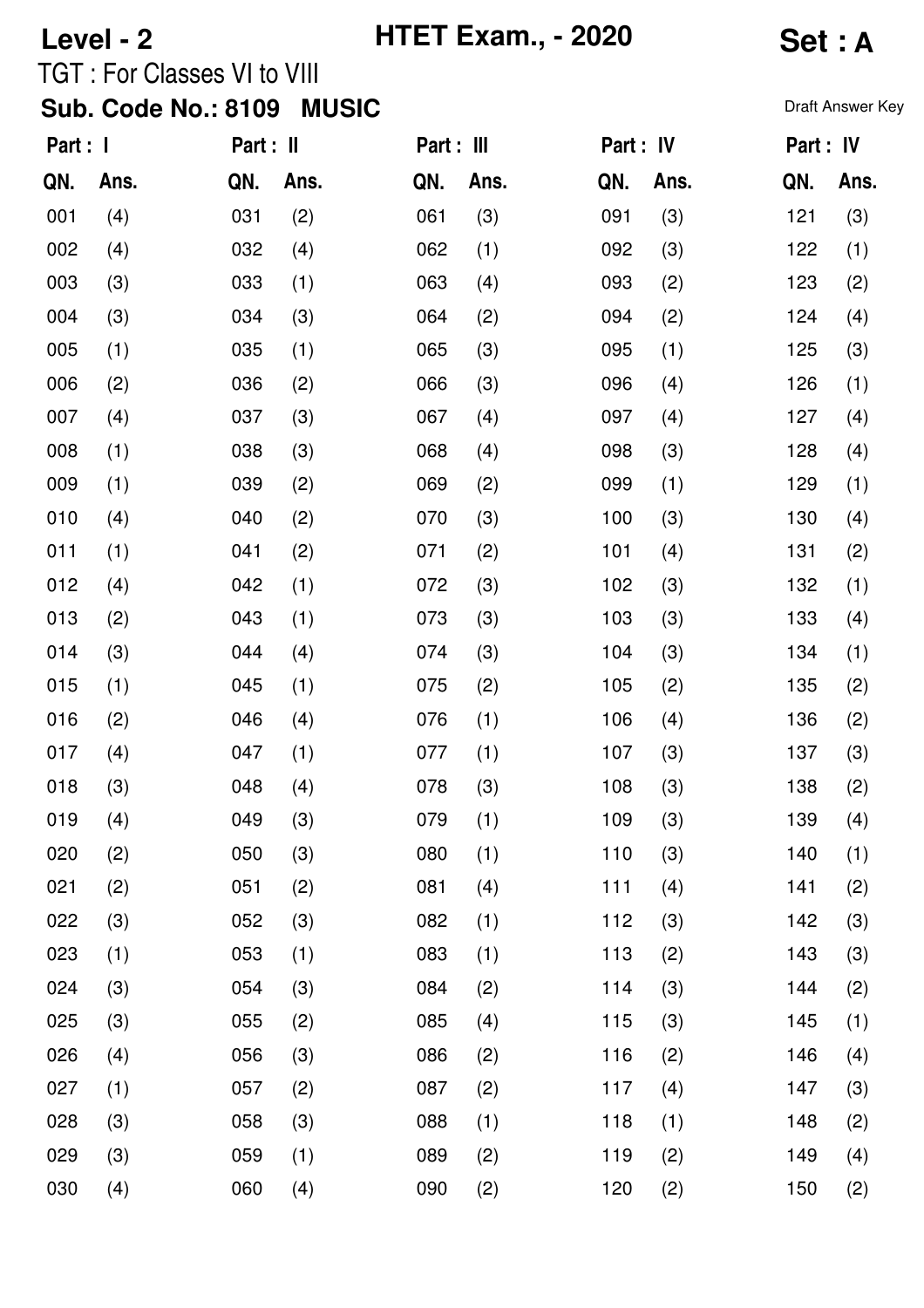| Level - 2             |      |                                    |              |     | <b>HTET Exam., - 2020</b> |     |           |                  | Set : B |  |  |
|-----------------------|------|------------------------------------|--------------|-----|---------------------------|-----|-----------|------------------|---------|--|--|
|                       |      | <b>TGT: For Classes VI to VIII</b> |              |     |                           |     |           |                  |         |  |  |
|                       |      | <b>Sub. Code No.: 8109</b>         | <b>MUSIC</b> |     |                           |     |           | Draft Answer Key |         |  |  |
| Part : I<br>Part : II |      |                                    | Part : III   |     | Part : IV                 |     | Part : IV |                  |         |  |  |
| QN.                   | Ans. | QN.                                | Ans.         | QN. | Ans.                      | QN. | Ans.      | QN.              | Ans.    |  |  |
| 001                   | (3)  | 031                                | (4)          | 061 | (2)                       | 091 | (2)       | 121              | (4)     |  |  |
| 002                   | (4)  | 032                                | (3)          | 062 | (3)                       | 092 | (3)       | 122              | (1)     |  |  |
| 003                   | (2)  | 033                                | (3)          | 063 | (2)                       | 093 | (3)       | 123              | (4)     |  |  |
| 004                   | (2)  | 034                                | (2)          | 064 | (3)                       | 094 | (3)       | 124              | (4)     |  |  |
| 005                   | (4)  | 035                                | (1)          | 065 | (1)                       | 095 | (2)       | 125              | (2)     |  |  |
| 006                   | (4)  | 036                                | (2)          | 066 | (1)                       | 096 | (2)       | 126              | (2)     |  |  |
| 007                   | (3)  | 037                                | (3)          | 067 | (1)                       | 097 | (2)       | 127              | (3)     |  |  |
| 008                   | (4)  | 038                                | (1)          | 068 | (4)                       | 098 | (2)       | 128              | (2)     |  |  |
| 009                   | (1)  | 039                                | (2)          | 069 | (3)                       | 099 | (3)       | 129              | (4)     |  |  |
| 010                   | (1)  | 040                                | (4)          | 070 | (3)                       | 100 | (4)       | 130              | (4)     |  |  |
| 011                   | (3)  | 041                                | (2)          | 071 | (1)                       | 101 | (3)       | 131              | (4)     |  |  |
| 012                   | (3)  | 042                                | (1)          | 072 | (3)                       | 102 | (4)       | 132              | (2)     |  |  |
| 013                   | (4)  | 043                                | (2)          | 073 | (2)                       | 103 | (4)       | 133              | (2)     |  |  |
| 014                   | (1)  | 044                                | (1)          | 074 | (1)                       | 104 | (3)       | 134              | (2)     |  |  |
| 015                   | (1)  | 045                                | (1)          | 075 | (4)                       | 105 | (1)       | 135              | (1)     |  |  |
| 016                   | (4)  | 046                                | (3)          | 076 | (3)                       | 106 | (3)       | 136              | (2)     |  |  |
| 017                   | (2)  | 047                                | (1)          | 077 | (2)                       | 107 | (2)       | 137              | (4)     |  |  |
| 018                   | (1)  | 048                                | (3)          | 078 | (4)                       | 108 | (3)       | 138              | (3)     |  |  |
| 019                   | (3)  | 049                                | (1)          | 079 | (3)                       | 109 | (4)       | 139              | (3)     |  |  |
| 020                   | (2)  | 050                                | (4)          | 080 | (3)                       | 110 | (2)       | 140              | (1)     |  |  |
| 021                   | (4)  | 051                                | (1)          | 081 | (1)                       | 111 | (3)       | 141              | (1)     |  |  |
| 022                   | (1)  | 052                                | (2)          | 082 | (2)                       | 112 | (3)       | 142              | (1)     |  |  |
| 023                   | (2)  | 053                                | (2)          | 083 | (1)                       | 113 | (3)       | 143              | (2)     |  |  |
| 024                   | (3)  | 054                                | (2)          | 084 | (2)                       | 114 | (3)       | 144              | (3)     |  |  |
| 025                   | (3)  | 055                                | (3)          | 085 | (2)                       | 115 | (4)       | 145              | (3)     |  |  |
| 026                   | (1)  | 056                                | (4)          | 086 | (4)                       | 116 | (1)       | 146              | (4)     |  |  |
| 027                   | (3)  | 057                                | (3)          | 087 | (2)                       | 117 | (4)       | 147              | (1)     |  |  |
| 028                   | (3)  | 058                                | (4)          | 088 | (2)                       | 118 | (1)       | 148              | (3)     |  |  |
| 029                   | (4)  | 059                                | (3)          | 089 | (4)                       | 119 | (3)       | 149              | (2)     |  |  |
| 030                   | (4)  | 060                                | (3)          | 090 | (1)                       | 120 | (3)       | 150              | (1)     |  |  |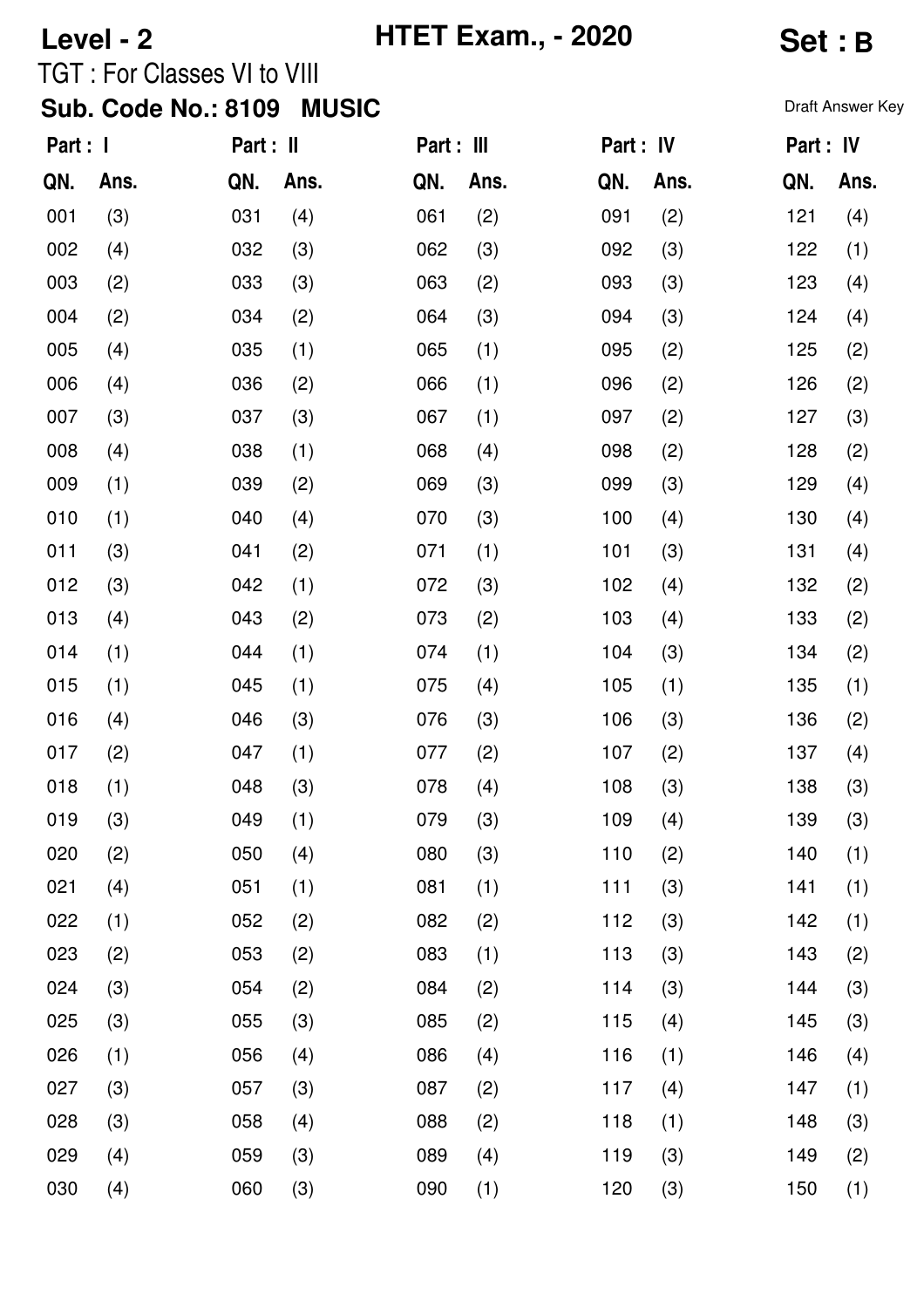| Level - 2                                  |      |                                    |      |            | <b>HTET Exam., - 2020</b> | Set : C   |      |                  |      |  |
|--------------------------------------------|------|------------------------------------|------|------------|---------------------------|-----------|------|------------------|------|--|
|                                            |      | <b>TGT: For Classes VI to VIII</b> |      |            |                           |           |      |                  |      |  |
| <b>MUSIC</b><br><b>Sub. Code No.: 8109</b> |      |                                    |      |            |                           |           |      | Draft Answer Key |      |  |
| Part : I                                   |      | Part : II                          |      | Part : III |                           | Part : IV |      | Part : IV        |      |  |
| QN.                                        | Ans. | QN.                                | Ans. | QN.        | Ans.                      | QN.       | Ans. | QN.              | Ans. |  |
| 001                                        | (3)  | 031                                | (1)  | 061        | (3)                       | 091       | (1)  | 121              | (1)  |  |
| 002                                        | (2)  | 032                                | (4)  | 062        | (3)                       | 092       | (3)  | 122              | (4)  |  |
| 003                                        | (3)  | 033                                | (2)  | 063        | (2)                       | 093       | (3)  | 123              | (2)  |  |
| 004                                        | (4)  | 034                                | (3)  | 064        | (4)                       | 094       | (4)  | 124              | (2)  |  |
| 005                                        | (1)  | 035                                | (2)  | 065        | (2)                       | 095       | (2)  | 125              | (3)  |  |
| 006                                        | (2)  | 036                                | (3)  | 066        | (2)                       | 096       | (1)  | 126              | (3)  |  |
| 007                                        | (4)  | 037                                | (2)  | 067        | (1)                       | 097       | (3)  | 127              | (1)  |  |
| 008                                        | (3)  | 038                                | (3)  | 068        | (1)                       | 098       | (2)  | 128              | (1)  |  |
| 009                                        | (4)  | 039                                | (1)  | 069        | (3)                       | 099       | (4)  | 129              | (2)  |  |
| 010                                        | (4)  | 040                                | (2)  | 070        | (2)                       | 100       | (3)  | 130              | (4)  |  |
| 011                                        | (3)  | 041                                | (1)  | 071        | (4)                       | 101       | (3)  | 131              | (2)  |  |
| 012                                        | (1)  | 042                                | (2)  | 072        | (3)                       | 102       | (2)  | 132              | (3)  |  |
| 013                                        | (4)  | 043                                | (4)  | 073        | (1)                       | 103       | (3)  | 133              | (3)  |  |
| 014                                        | (2)  | 044                                | (1)  | 074        | (3)                       | 104       | (3)  | 134              | (2)  |  |
| 015                                        | (1)  | 045                                | (1)  | 075        | (1)                       | 105       | (1)  | 135              | (1)  |  |
| 016                                        | (2)  | 046                                | (3)  | 076        | (4)                       | 106       | (3)  | 136              | (1)  |  |
| 017                                        | (1)  | 047                                | (3)  | 077        | (3)                       | 107       | (2)  | 137              | (1)  |  |
| 018                                        | (3)  | 048                                | (2)  | 078        | (3)                       | 108       | (3)  | 138              | (4)  |  |
| 019                                        | (3)  | 049                                | (4)  | 079        | (1)                       | 109       | (2)  | 139              | (4)  |  |
| 020                                        | (3)  | 050                                | (2)  | 080        | (3)                       | 110       | (3)  | 140              | (4)  |  |
| 021                                        | (1)  | 051                                | (3)  | 081        | (2)                       | 111       | (2)  | 141              | (4)  |  |
| 022                                        | (4)  | 052                                | (4)  | 082        | (2)                       | 112       | (2)  | 142              | (2)  |  |
| 023                                        | (1)  | 053                                | (4)  | 083        | (4)                       | 113       | (4)  | 143              | (2)  |  |
| 024                                        | (4)  | 054                                | (1)  | 084        | (1)                       | 114       | (3)  | 144              | (3)  |  |
| 025                                        | (1)  | 055                                | (2)  | 085        | (2)                       | 115       | (4)  | 145              | (4)  |  |
| 026                                        | (4)  | 056                                | (1)  | 086        | (1)                       | 116       | (3)  | 146              | (2)  |  |
| 027                                        | (2)  | 057                                | (3)  | 087        | (1)                       | 117       | (3)  | 147              | (4)  |  |
| 028                                        | (3)  | 058                                | (3)  | 088        | (4)                       | 118       | (4)  | 148              | (1)  |  |
| 029                                        | (3)  | 059                                | (3)  | 089        | (2)                       | 119       | (4)  | 149              | (2)  |  |
| 030                                        | (4)  | 060                                | (1)  | 090        | (2)                       | 120       | (3)  | 150              | (3)  |  |